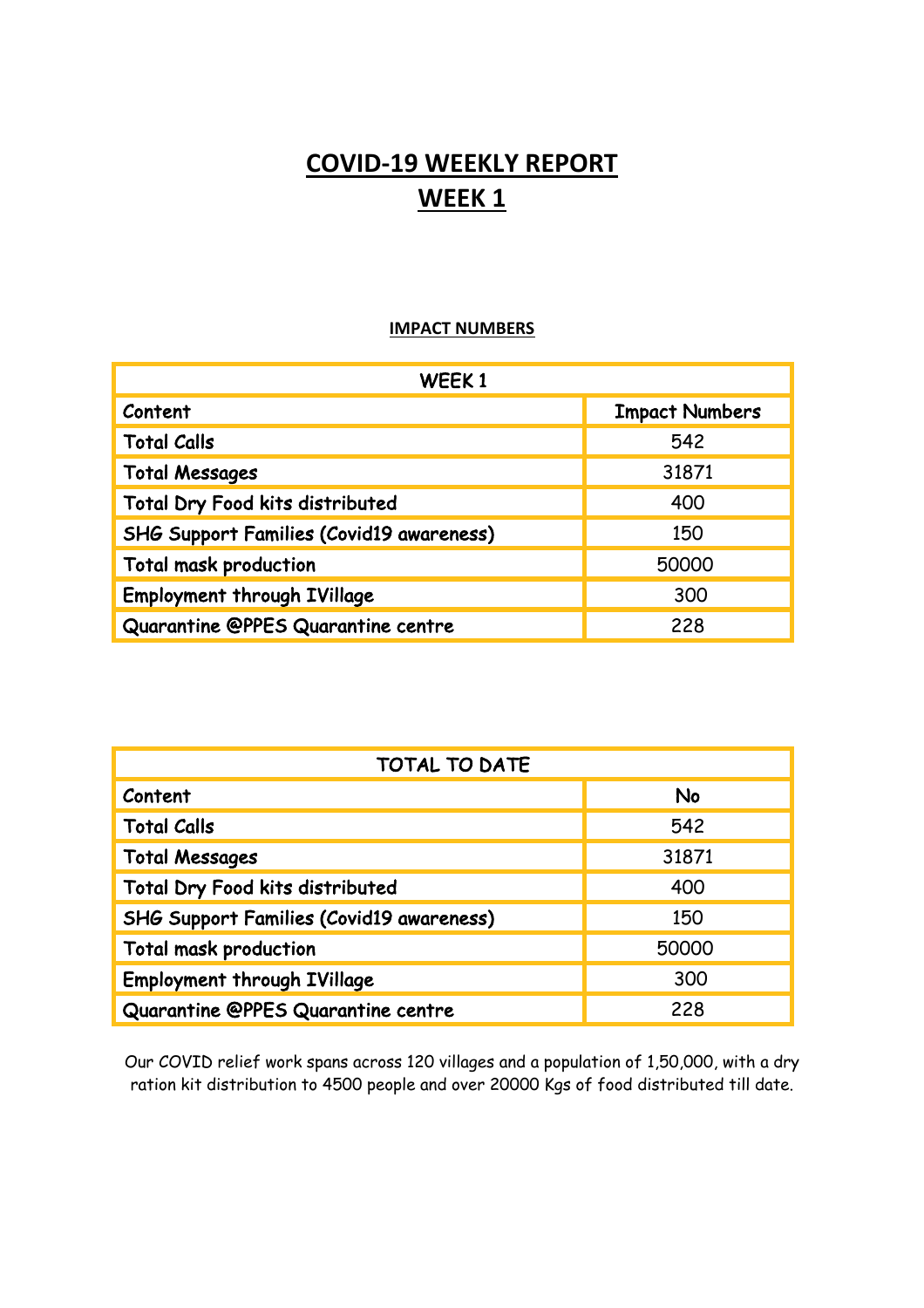## **Learning the ropes**



Founded in the year 2000, Pardada Pardadi Educational Society (PPES) has been working for holistic rural development through social and economic empowerment of women and girls in Western Uttar Pradesh. PPES provides free education, job opportunities, healthcare, and livelihood enhancement for girls and women from the marginalized sections of society and enables them to break out of the cycle of poverty.

The outbreak of the Coronavirus epidemic has affected the entire world. The consequential lockdown has led to the closing down of all the educational institutes with India being no exception. The situation has required that schools and universities have had to adapt their practices and utilise modern technology to deliver education in the best possible way. They are maximising the potential of E-learning however this cannot replace the quality that face to face classroom teaching provides. This has had a massively disruptive impact on the student's ability to learn, to study and take exams and progress in their education. This pandemic all though not selective has a greater impact on the rural schools than it does on their counterparts in the urban cities.

Despite all the efforts, access to IT hardware and establishing connectivity remains the largest hurdle to negotiate in trying to deliver E-learning to the rural school children This is due to the dearth of telecommunication infrastructure in rural villages. The girls staying in these areas already have to grapple with many patriarchal stereotypes even when there is no COVID-19 and the struggle for them to be allowed to go to school is real. They face such obstacles as menstruation taboos, freedom of movement, sexual violence, early marriage, and serious health risks. It seems that lack of access to basic technology is adding insult to their injuries.

From an organizational point of view, the challenge remains gargantuan. Even after the lockdown gets lifted and life can resume as normal, the process of rehabilitating students back into the formal education system will itself present a difficult predicament. There is a real risk that some of our students will drop out due to the peer pressure from within their villages or that it seems hopeless and that they won't be able to achieve due to the break enforced upon them